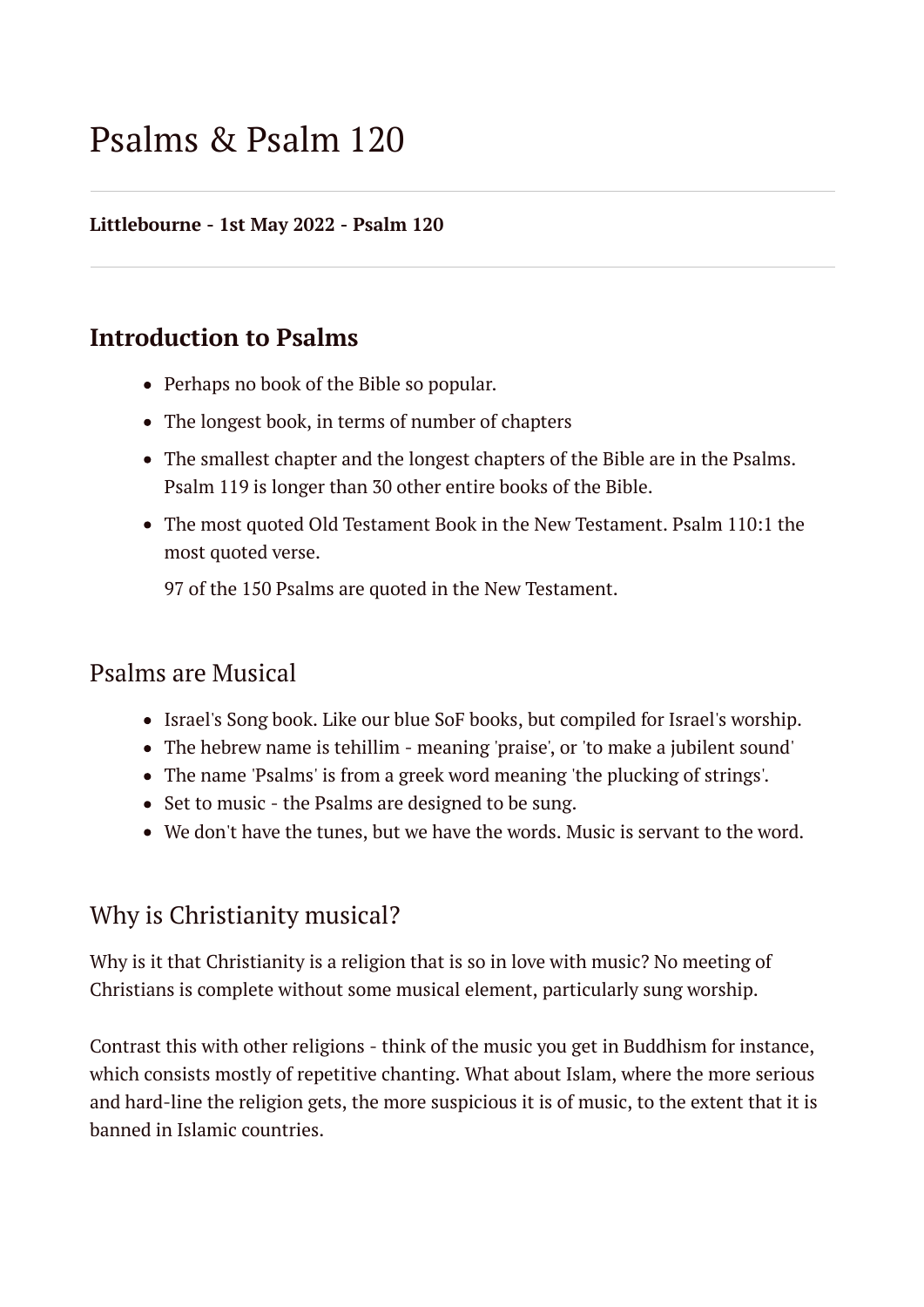What accounts for this? I think it's something about our conception of God that leads us to sing and others to drone - it's because God is Trinity, because God is diversity of persons, unity of nature, that God is three complementary persons, united, that we enjoy music so much. God is harmony - our favourite music tends to be that which most reflects God, music that has several parts in harmony with each other.

Now if your conception of God is that he is eternally 'one', an atomic God, an eternal monotony, then you will chafe against music the more like that God you become. A serious Buddhist tries to eliminate distinctions, leading to monotonous 'music'. But the more we become Christ-like, the more we enjoy worshipping Him with music.

Our God is not eternally monotonous, he is an eternal harmony. He creates out of love, to bring us into His beauty and harmony. We are musical, because we are made in His image. His Son is the firstborn of many brothers, these brothers being welcomed into harmony with Him.

Hebrews 2:12 (quoting Psalm 22:22!) tells us about Jesus:

*"I will tell of your name to my brothers; in the midst of the congregation I will sing your praise."*

Our eternal purpose is to be lead by Jesus in praise of God - no wonder we so like music and no wonder Christianity in particular has this love of music that penetrates all that we do.

# Origins of the Psalms

- Most books of the Bible have one human author, some, like Proverbs have several. The Psalms has at least 7 named authors.
- Who wrote them? David (73), Asaph (10) and others. Even Moses (Psalm 90). Many Psalms are anonymous.
- A 1000 year project
	- Earliest, Psalm 90, written by Moses, around 1400BC
	- The majority composed around 1000BC, the reign of King David
	- Latest, Psalm 126, around 430BC
- Compiled over 700 years.
	- 5 Books, sequentially compiled.
	- that mirror the books of the Pentateuch
		- Book 1, Genesis, lots of content about creation, sin and redemption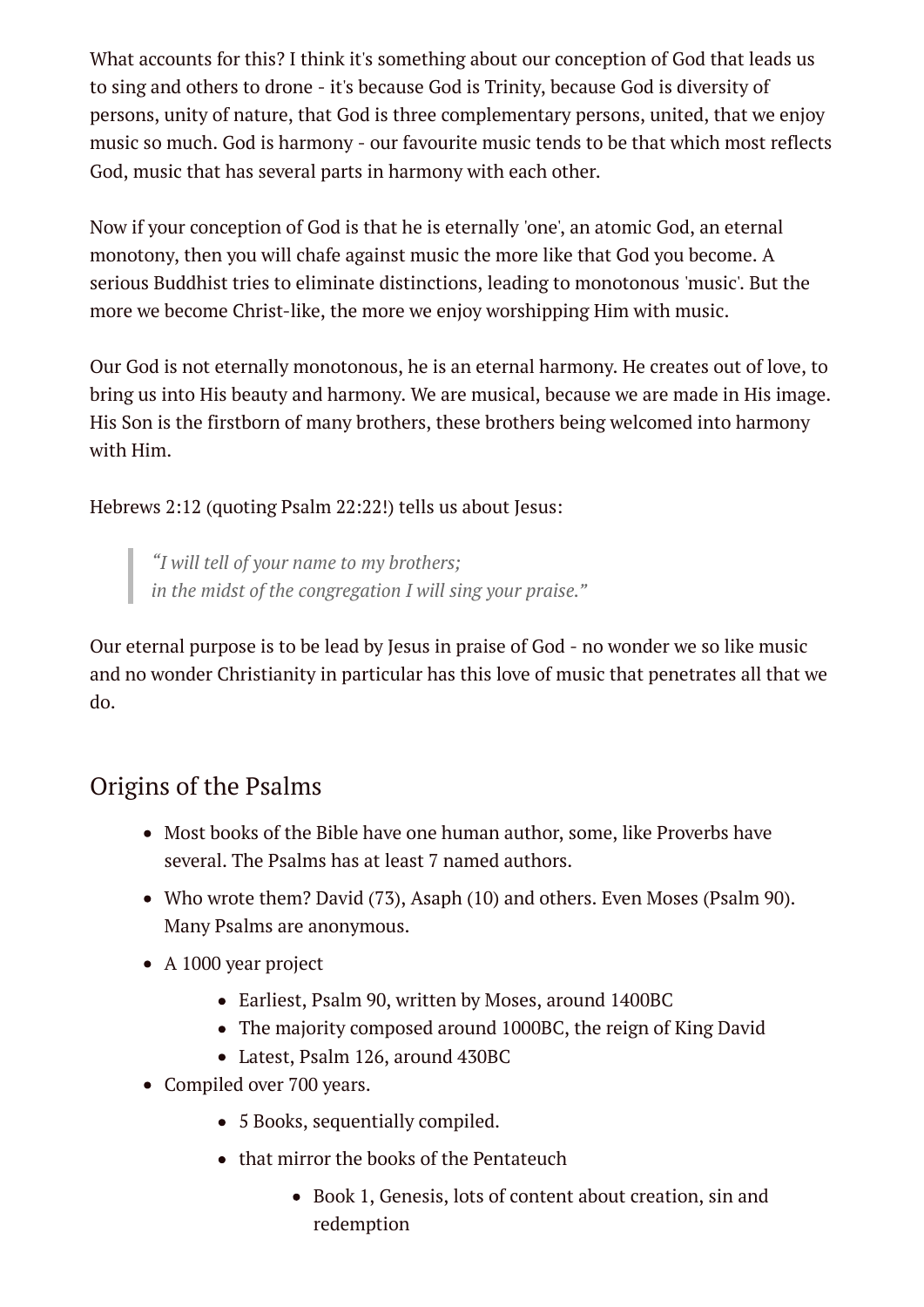- Book 2, Exodus, focussing on Israel's ruin and redemption
- Book 3, Leviticus, lots about the Temple and holiness
- Book 4, Numbers, with Psalms about the wilderness and longings for the promised land. It has the recurring theme of God's kingdom.
- Book 5, Deuteronomy, focusing on God's law, just as Deuteronomy focuses on the second giving of the law to the Israelites.

# Content

A book of great contrasts - from epic highs to deepest depths, from longest chapter to shortest. Every emotion is covered, every situation can be spoken to.

#### Spurgeon says:

*Whenever you look into David's Psalms, you will somewhere or other see yourself. You never get into a corner, but you find David in that corner. It think that I was never so low that I could not find that David was lower; and I never climbed so high that I could not find that David was up above me.*

#### A host of types of Psalms

- Thanksgiving
- Praise
- Kingship Psalms about David's throne, God's throne, Messianic psalms
- Trust
- Salvation
- Wisdom or Didactic
- Imprecatory

Maybe those most jarring.

Psalms that call on God to show His wrath against His enemies, show His justice and righteousness.

All but two of the imprecatory psalms are authored by David, Israel's king and protector - he calls upon God for protection and justice.

Lament

Over 60 of the Psalms are laments. The author of the Psalm opens their heart honestly to God. Their sadness, hurt, pain, fear, even anger is brought to God. Most of these lament psalms end in a turn to God with confidence in His help.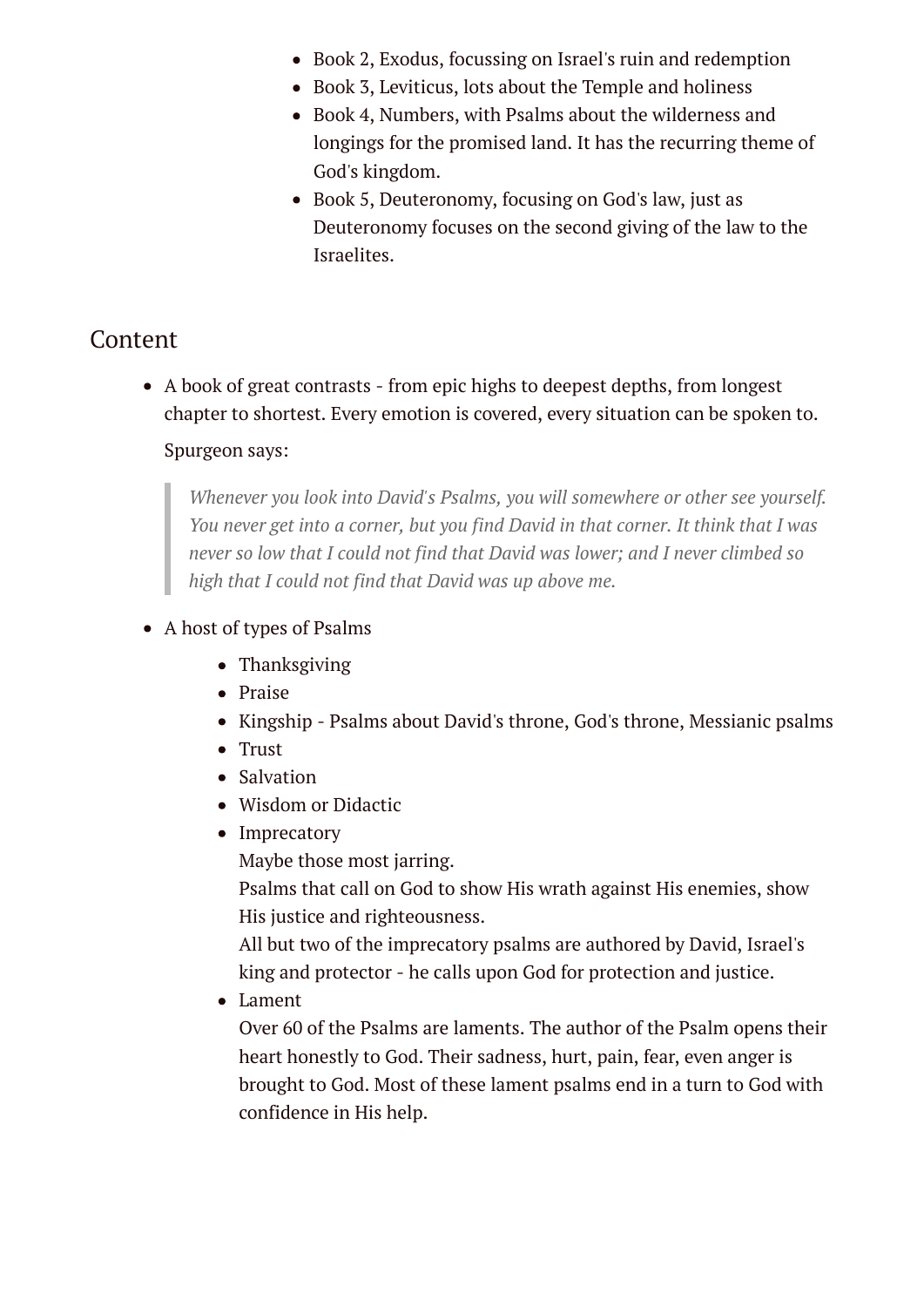# What is a song of ascents?

The Psalms we're looking at all have this title: 'A Song of Ascents'.

3/4 of the Psalms have these titles at the top, that denote various things. Some tell us the author, some musical instructions, some tell us the circumstances of the writing of the Psalm.

We don't know exactly what 'A Song of Ascents' or a 'Song of Degrees' denotes. There are a few theories:

- Some have theorised that it's related to a musical theme or pattern, an ascending of some musical sort.
- Some think that these 15 Psalms are for the 15 steps up from the lower court to the upper court in the temple, that the levites would sing these Psalms, one per step, as they ascended.
- Some say, and this is the most popular view, that these are songs used for pilgrimage - as people would 'ascend' to Jerusalem and the Temple (remember the temple was built on a hilltop).

Four of these Psalms are authored by David, one by Solomon, the rest are anonymous. They're all very short.

We find these Psalms in Book 5, compiled most probably in the post-exile days of Ezra. As mentioned, Book 5 has a strong focus on the sufficiency of God's word.

There's a bit of a progression - Psalm 120 begins with one far from God's people, at the end we have Psalms 133 and 134 - 'How good for brothers to dwell in unity' and 'come bless the Lord in the house of the Lord'.

# **Psalm 120**

### *A song of ascents.*

*1 I call on the Lord in my distress, and he answers me. 2 Save me, Lord, from lying lips and from deceitful tongues.*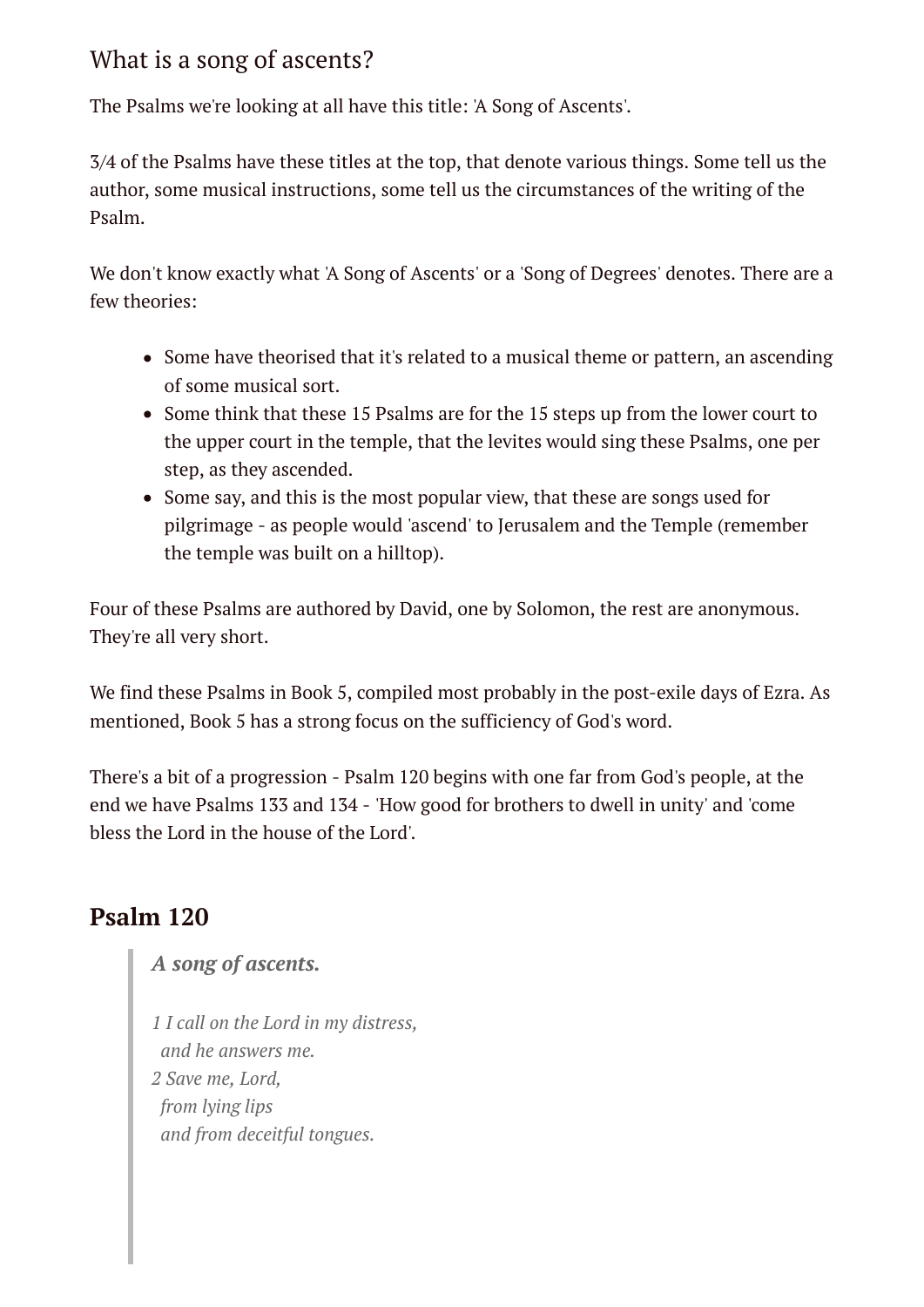*3 What will he do to you, and what more besides, you deceitful tongue? 4 He will punish you with a warrior's sharp arrows, with burning coals of the broom bush.*

*5 Woe to me that I dwell in Meshek, that I live among the tents of Kedar! 6 Too long have I lived among those who hate peace. 7 I am for peace; but when I speak, they are for war.*

Let's start by thinking about who wrote this. There's a tradition that this was written by David, when Deog went to Saul about him and the priests. There are similarities to Psalm 52, which is titled as being about this occasion. The truth is, we don't know exactly who wrote this, but we have clues about the circumstances.

This is someone who is faithful to God - one who brings his distress to God and is answered. This is someone that is dwelling amongst bad people. Meshech and Kedar are both places very far from Israel, places inhabited by pagans. These are also two places very far from each other - Meshech is in Asia Minor, Kedar in Arabia, so it's not clear that the writer was necessarily geographically far from Israel, or that he was in these particular places, but that he was far from his people either literally or in feeling - he was surrounded by those that are not in communion with God. He's surrounded by those that lie, that deceive.

### $v1-2$

*1 I call on the Lord in my distress, and he answers me. 2 Save me, Lord, from lying lips and from deceitful tongues.*

This author brings his lament to God. He calls upon God to save him from lying lips, from deceitful tongues, and God answers him.

This is a familiar theme in the Psalms. For example Psalm 18 (verse 6), David says: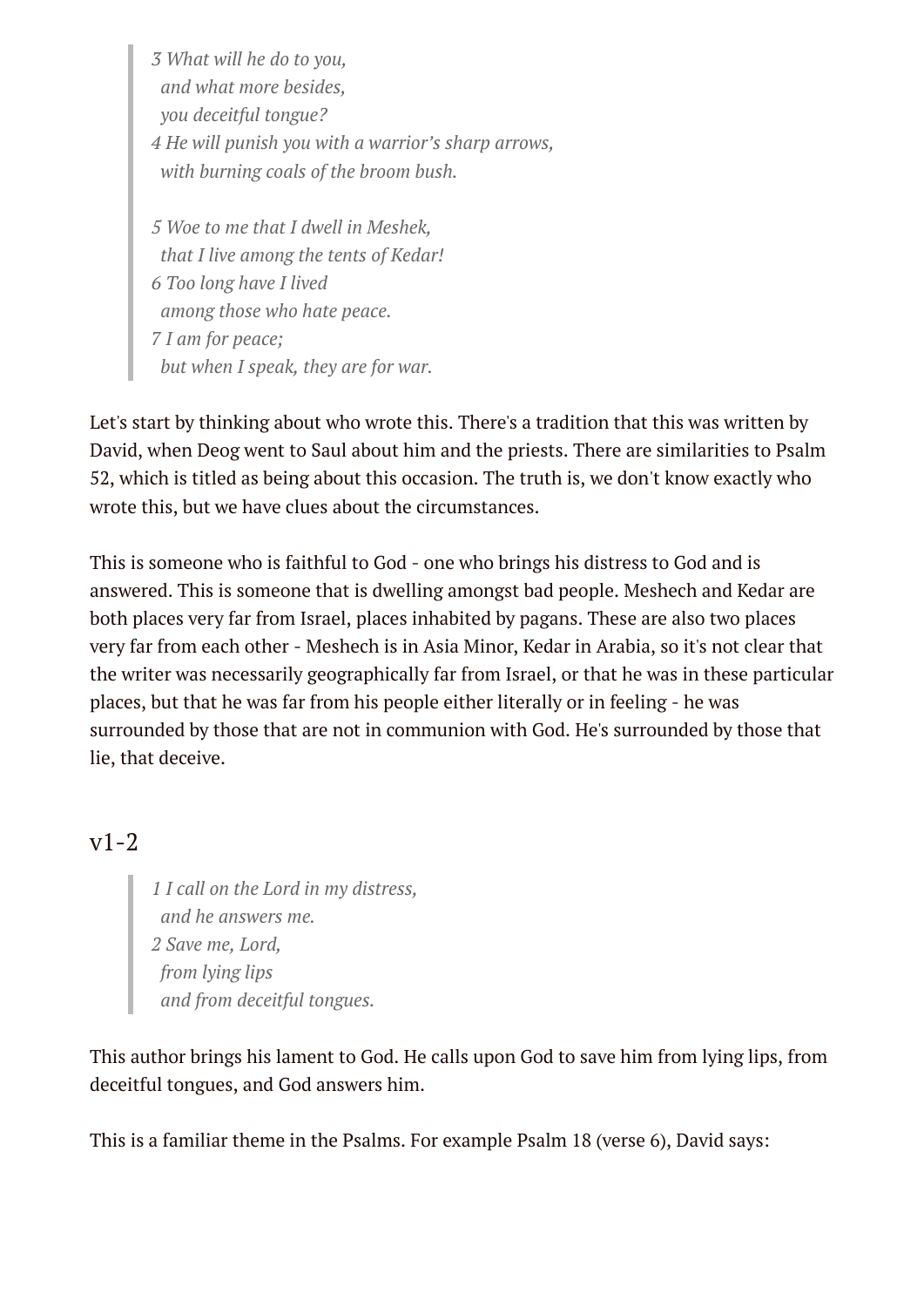*6 In my distress I called upon the Lord; to my God I cried for help. From his temple he heard my voice, and my cry to him reached his ears.*

#### How does God answer?

## $v3-4$

*3 What will he do to you, and what more besides, you deceitful tongue? 4 He will punish you with a warrior's sharp arrows, with burning coals of the broom bush.*

The fate of a deceitful tongue. It says what will 'he' do to the deceitful tongue - this is what will God do to those that live by lies. God's punishment pierces even from a distance - those that distance themselves from God's law can't escape his justice. The broom tree, or other translations say Juniper, burns hot and for a long time - this is not fleeting punishment, but lasting.

### $v5-7$

*5 Woe to me that I dwell in Meshek, that I live among the tents of Kedar! 6 Too long have I lived among those who hate peace. 7 I am for peace; but when I speak, they are for war.*

Woe is me, says the psalmist, because he is forced to live among those that are not like him. If our author was David, we know he didn't live anywhere near Mesech or Kedar - but he did dwell among some bad people at times. Our author is using this language to describe the sort of environment he is in, rather than the exact location. Other translations say that he 'sojourns in Mesech', he is like a stranger in a foreign land, anxious for home - too long has he been in this state.

The last verse says 'I am for peace'. Other translations render it more closely just 'I am peace' or simply 'I peace'. I think the implication is more than just being *for* peace, but actually working towards peace - giving peace more than lip-service.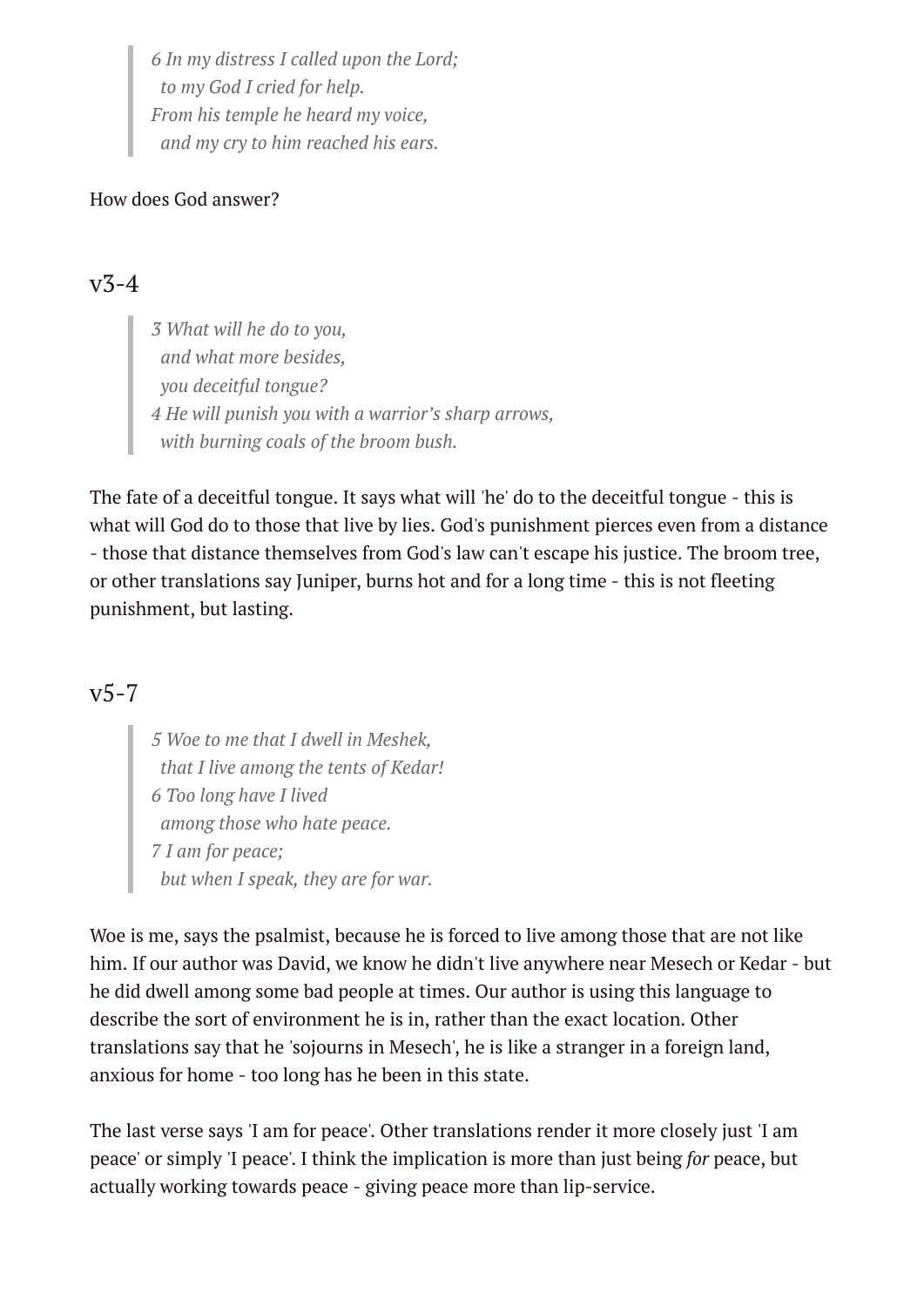But when he speaks, they are for war - those on whom our psalmist lives amongst are against peace, even when peace is spoken of. They are unrepentant.

Just like Christ - He spoke for peace, for good and in response, they crucified Him. Remember as we looked at Christ's willingness to go to the cross, of His prayers in the garden of Gethsemane, that he, to paraphrase the last verse of Romans 12, did not overcome evil with evil, but overcame evil with good.

We started with distress at deception, now we have reached war. What started maybe small has escalated - it's well said that in war, truth is the first casualty, and often it's lies that lead to war. Deception leads to quarrels.

## What should we do?

What then does this Psalm tell us about how we live today?

Let's look at how we should act when we face the deceit of others. What if we are in the position of this writer - lonely, slandered?

#### **Pray**

First, we should pray - verse 1:

*I call on the Lord in my distress, and he answers me.*

Other translations render it 'I cried to the Lord'. The Hebrew, and I'm no expert, apparently can be rendered in the past or the present tense - the writer had called upon God before, he calls upon God now too. He was answered then, he is confident he will be answered now.

#### **Trust God**

Second, we should remember that Christ is our saviour. We should trust in Him to deliver us from our enemies and we should trust that His justice will be done. Verses 3-4 tell us what awaits those who practice deceit.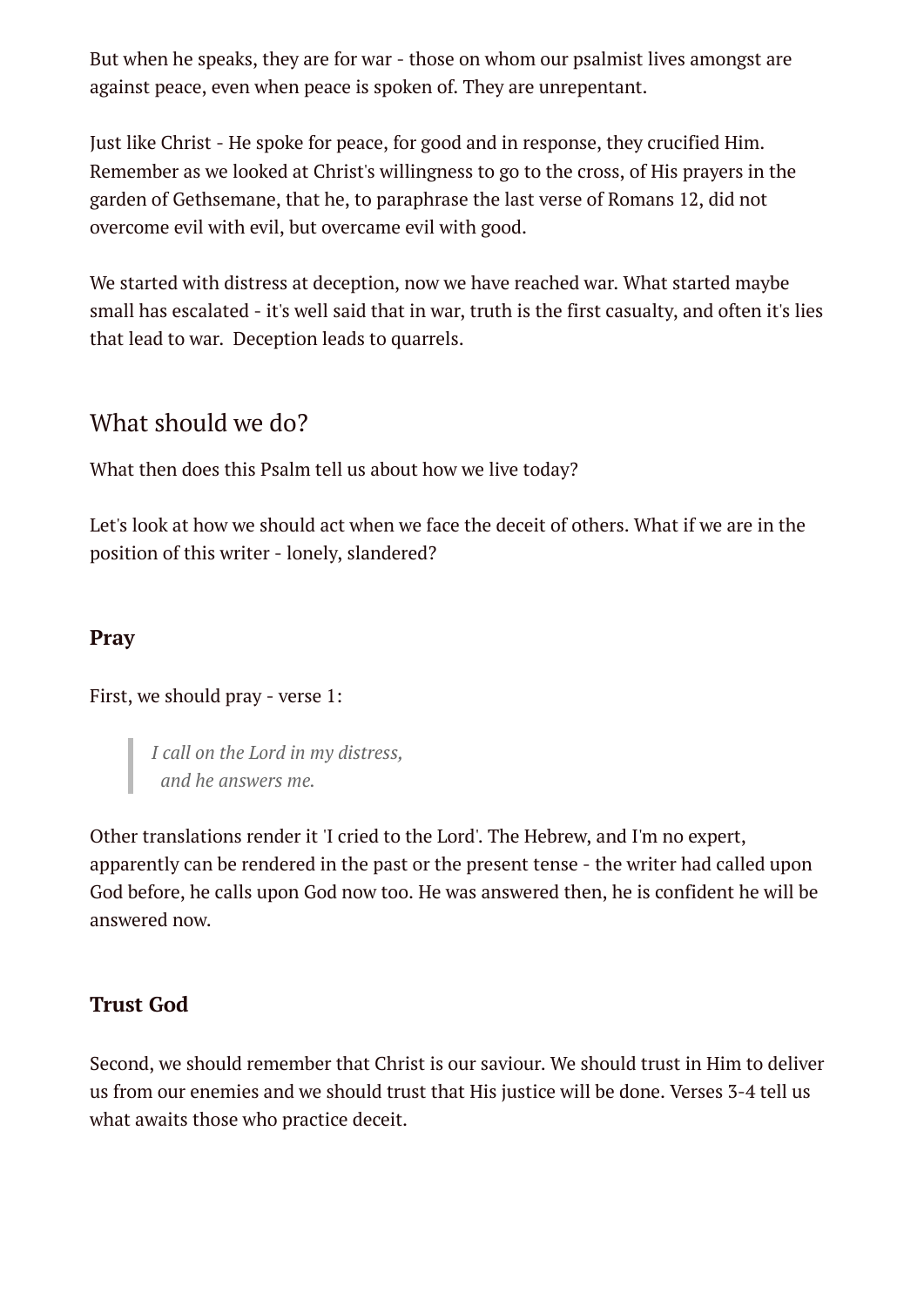Our society today typically doesn't believe in divine judgement. The usual view about what happens after death is either nothing at all, or some vague paradisaical heaven. Judgement for sin, God's righteous anger at sin, is lost. We see today many cases where earthly justice is sought in ways it might not have been in the past - for example justice for the sins of your ancestors, justice for an offhand comment said many decades ago.

We all have a desire for justice, we all want to believe that when all is said and done, good will prevail. A world devoid of divine justice ends up being one where earthly justice is demanded, and demanded strongly. But for the Christian, we understand that in the end God's righteous justice will be satisfied - all will be made right and good, no sin will be unpunished.

For the Christian, the knowledge that God is righteous and just gives us the ability to be steadfast when we are slandered and lied about. We can leave the matter with the Lord and trust Him to work. God's sharp arrows don't miss.

#### **Endure, patiently**

Third, we should endure patiently. Verse 5-7 tell us that our writer sought peace, spoke peace, but this was not met in kind. We should take Jesus' example as He was confronted with many enemies - He had ample power to meet their threats with His own, but He chose graciousness and gentleness even to the end.

#### Matthew 5:11-12:

*"Blessed are you when others revile you and persecute you and utter all kinds of evil against you falsely on my account. 12 Rejoice and be glad, for your reward is great in heaven, for so they persecuted the prophets who were before you.*

#### **Do not be deceitful ourselves**

Lastly, we should not be deceitful ourselves, for harsh judgement awaits the deceitful tongue. Scripture makes clear that lying is not a good thing. Proverbs 12:22 says:

*Lying lips are an abomination to the LORD, But those who act faithfully are His delight.*

How do we battle lies - how do we avoid lies and speak the truth ourselves? We find this ability in becoming more Christ-like - Jesus is the truth embodied - he is 'the way, **the truth** and the life'.